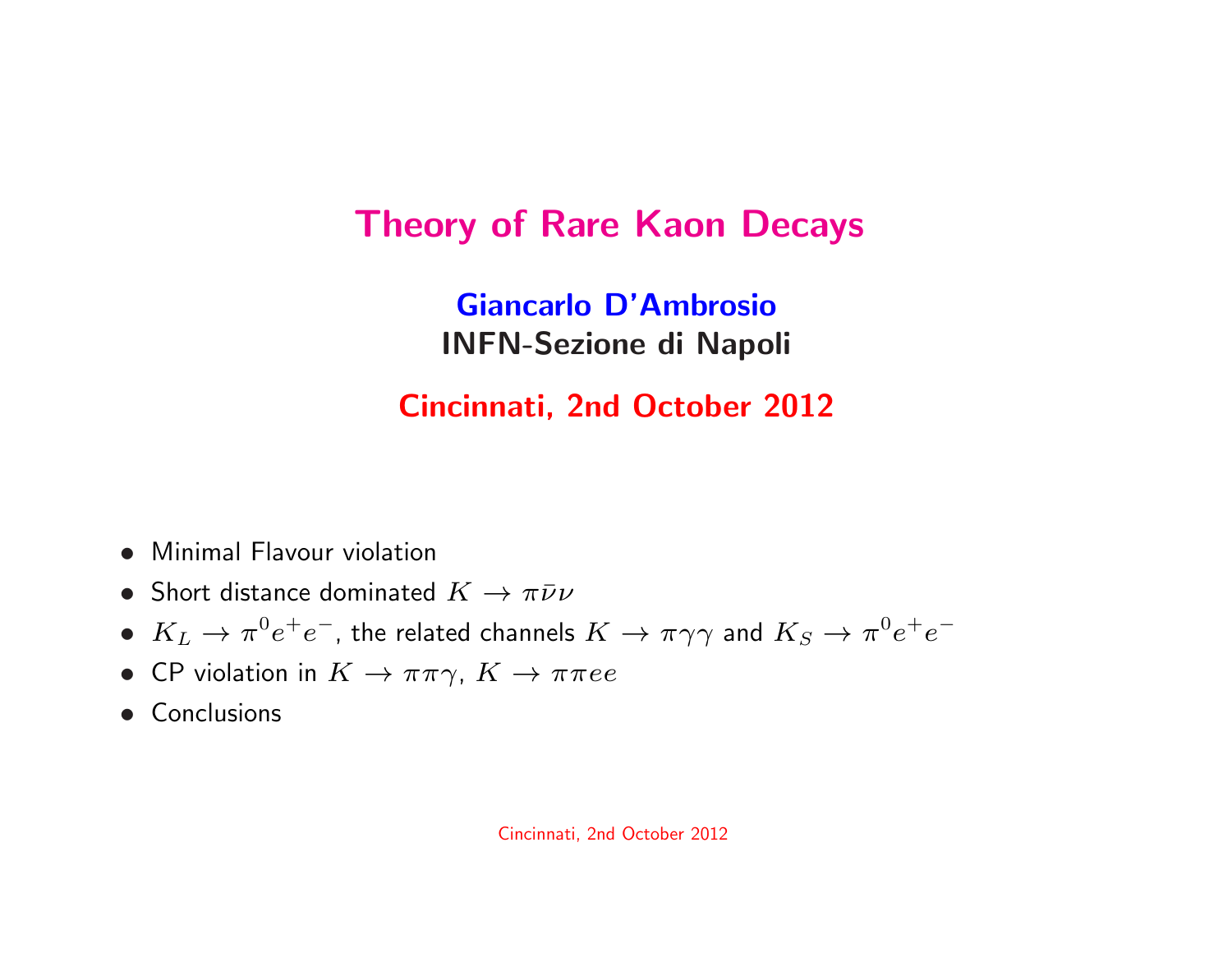#### Flavour Problem

• the SM Yukawa structure

$$
\mathcal{L}_{SM}^{Y} = \bar{Q}Y_D DH + \bar{Q}Y_U U H_c + \bar{L}Y_E EH + \text{h.c.}
$$
  
FCNC

$$
\mathcal{H}_{\Delta F=2}^{SM} \sim \frac{G_F^2 M_W^2}{16\pi^2} \left[ \frac{(V_{td}^* m_t^2 V_{tb})^2}{v^4} (\bar{d}_L \gamma^\mu b_L)^2 + \frac{(V_{td}^* m_t^2 V_{ts})^2}{v^4} (\bar{d}_L \gamma^\mu s_L)^2 \right] + \text{charm}
$$

• Supersymmetry must be broken

$$
-\mathcal{L}_{soft} = \tilde{Q}^{\dagger} m_Q^2 \tilde{Q} + \tilde{L}^{\dagger} m_L^2 \tilde{L} + \tilde{\bar{U}} a_u \tilde{Q} H_u + \dots
$$

 $\bullet \ \ m_Q^2, m_L^2, a_u, ...$  matrices in flavour space additional (to  $Y_{u,d,l})$  non-trivial structures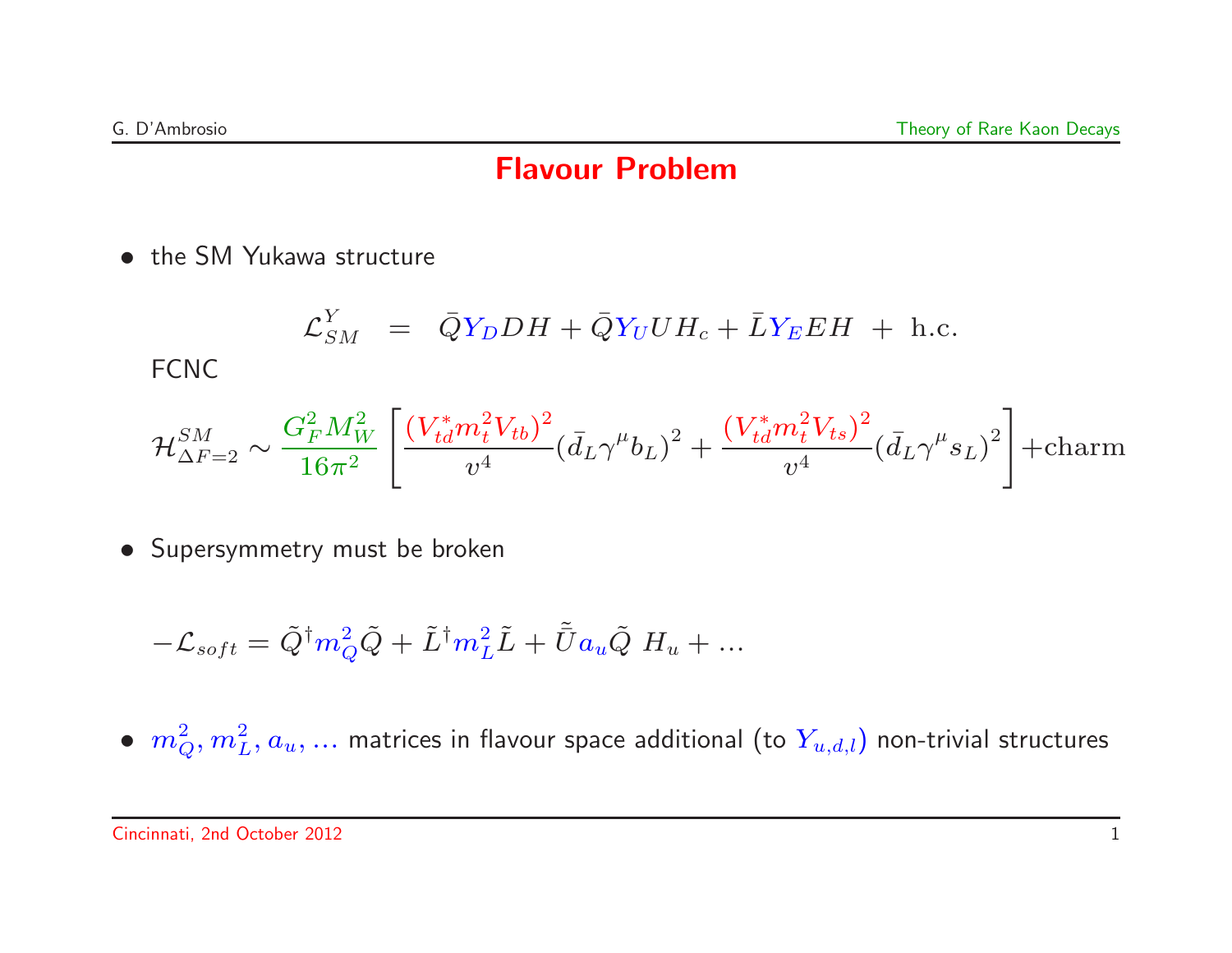#### Theory

• There is <sup>a</sup> symmetry that New Physics must obey to satisfy FCNC -constraints

$$
G_F = \overbrace{\text{U}(3)_Q \otimes \text{U}(3)_U \otimes \text{U}(3)_D \otimes \text{U}(3)_L \otimes \text{U}(3)_E}^{\text{global symmetry}} + \overbrace{Y_{U,D,E}}
$$

- Technicolour Chivukula, Georgi
- susy Hall, Randall
- Gauge mediation Dine,Nelson, Shirman; Giudice, Rattazzi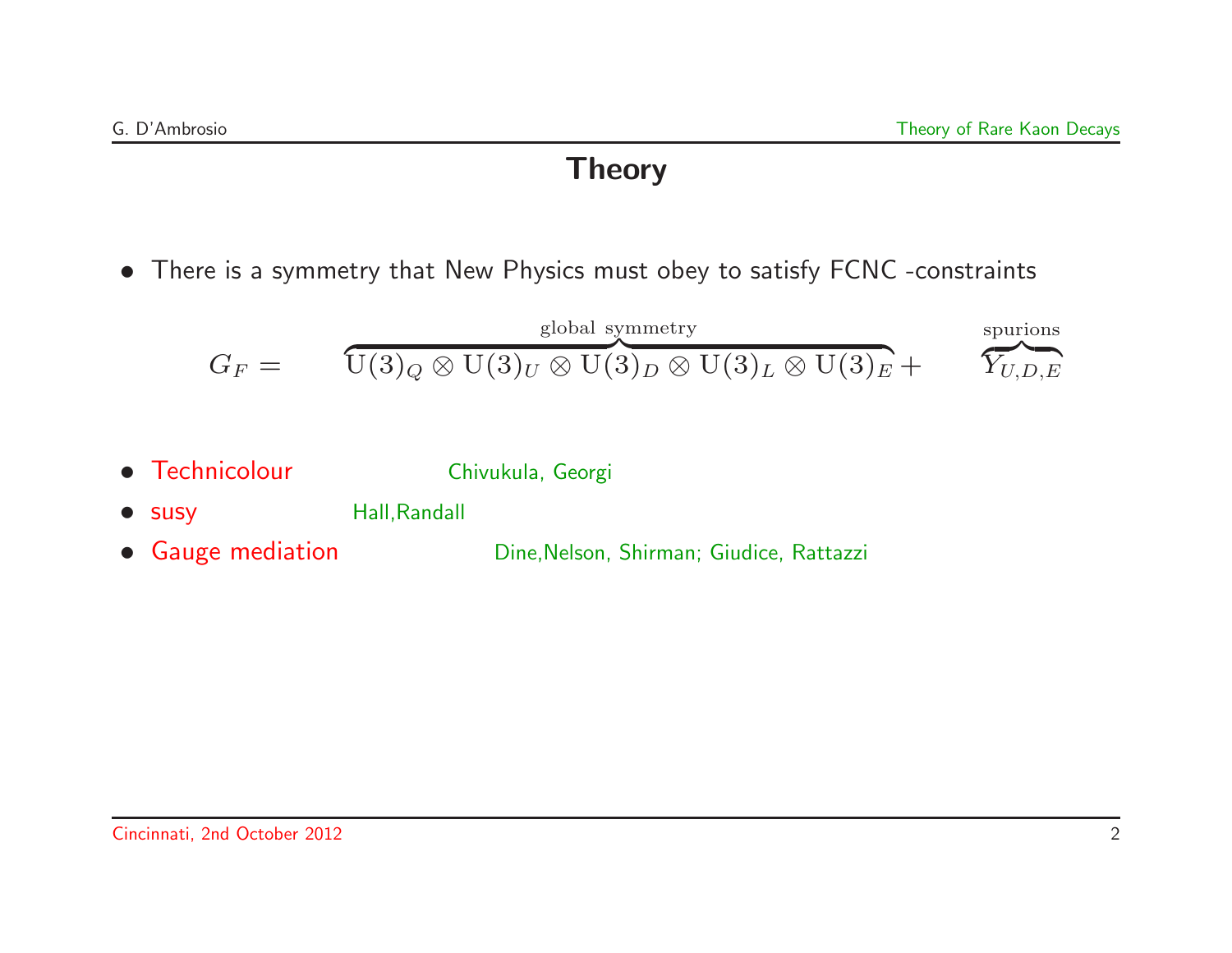$$
K \to \pi \nu \overline{\nu}
$$
\n
$$
A(s \to d\nu \overline{\nu})_{\text{SM}} \sim \overline{s}_L \gamma_\mu d_L \quad \overline{\nu}_L \gamma^\mu \nu_L \times \left[ \sum_{q=c,t} V_{qs}^* V_{qd} \, m_q^2 \right]
$$
\n
$$
\sum_{u,c,t} \underbrace{\psi_{u,c,t}}_{v} \sim \left[ A^2 \lambda^5 (1 - \rho - i\eta) m_t^2 + \lambda m_c^2 \right]
$$
\n
$$
\sum_{v} \text{SM:} \underbrace{V - A \otimes V - A}_{\Downarrow}
$$
\n
$$
\Gamma(K_L \to \pi^0 \nu \overline{\nu}) \quad \left\{ \begin{array}{l} \text{CP violating} \\ \Rightarrow J = A^2 \lambda^6 \eta \\ \text{Only top} \end{array} \right.
$$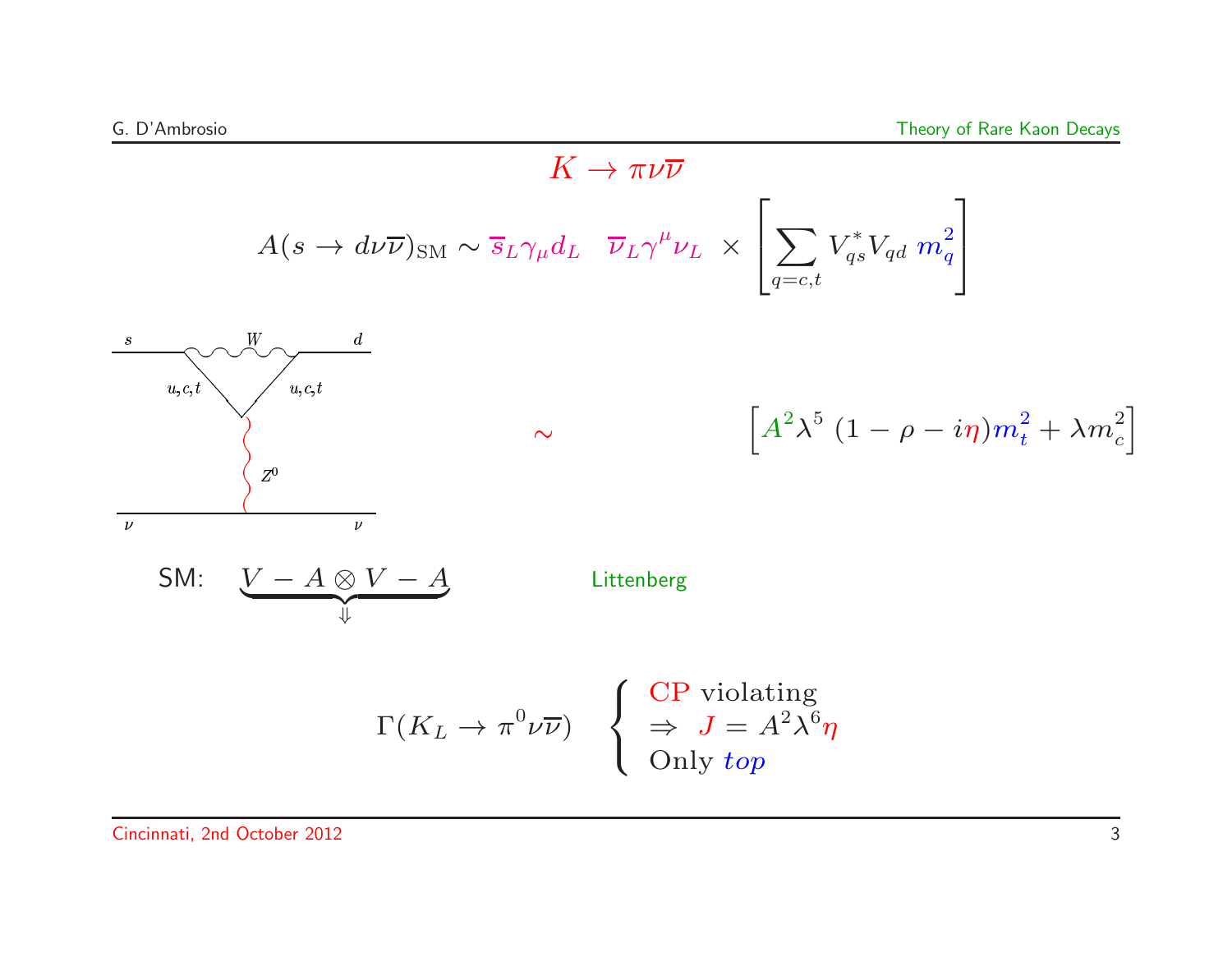$$
K^+ \to \pi^+ \nu \overline{\nu}
$$

Brod,CKM2010, Straub, Gorbhan

$$
B(K^{+}) \sim \kappa_{+} \left[ \left( \frac{\text{Im}\lambda_{t}}{\lambda^{5}} X_{t} \right)^{2} + \left( \frac{\text{Re}\lambda_{c}}{\lambda} \left( P_{c} + \delta P_{c,u} \right) + \frac{\text{Re}\lambda_{t}}{\lambda^{5}} X_{t} \right)^{2} \right]
$$

- $\bullet\; \kappa_+$  from  $K_{l3}$
- $P_c$ : SD charm quark contribution (30% $\pm 2.5$ % to BR) LD  $\delta P_{c,u} \sim 4 \pm 2\%$
- 

- ••  $B(K^{\pm}) = (8.22 \pm$ second non-pert. QCD
	- first error parametric  $(V_{cb})$ ,

• E949 
$$
B(K^{\pm}) = (1.73^{+1.15}_{-1.05}) \times 10^{-10}
$$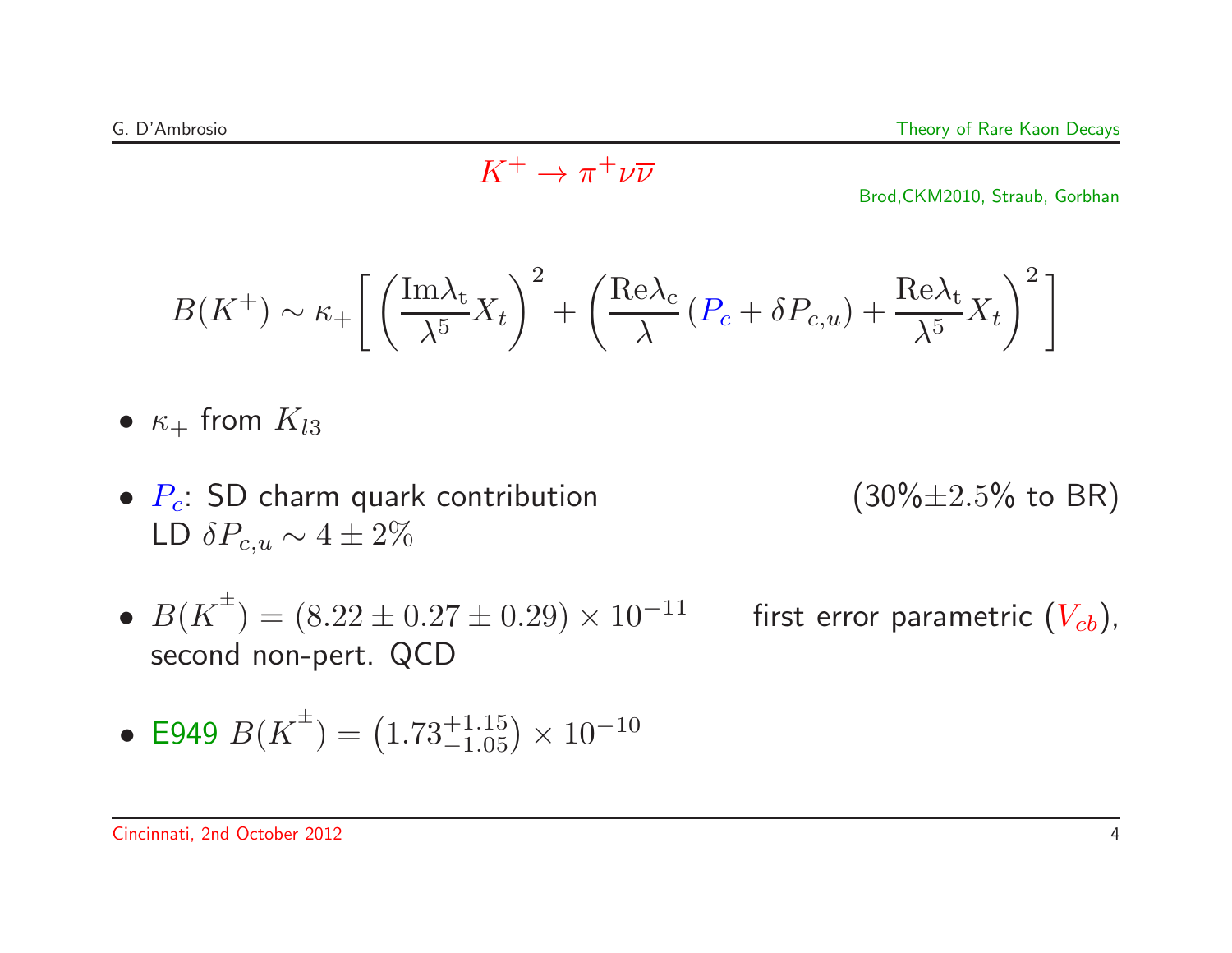#### $K_L$

 $B(K_L) = (2.43{\pm}0.25{\pm}0.06)\times 10^{-11}$  vs

E391a  $B(K_L) < 2.6 \times 10^{-8}$  at 90% C.L.

 $K_L$  Model-independent bound, based on  $SU(2)$  properties dim-6 operators for  $\overline{s}d\overline{\nu}\nu$  Grossman-Nir

$$
B(K_L) \leq \frac{\tau_L}{\tau_+} \times B(K^{\pm})_{E949} \leq 1.4 \times 10^{-9} \text{ at } 90\% C.L.
$$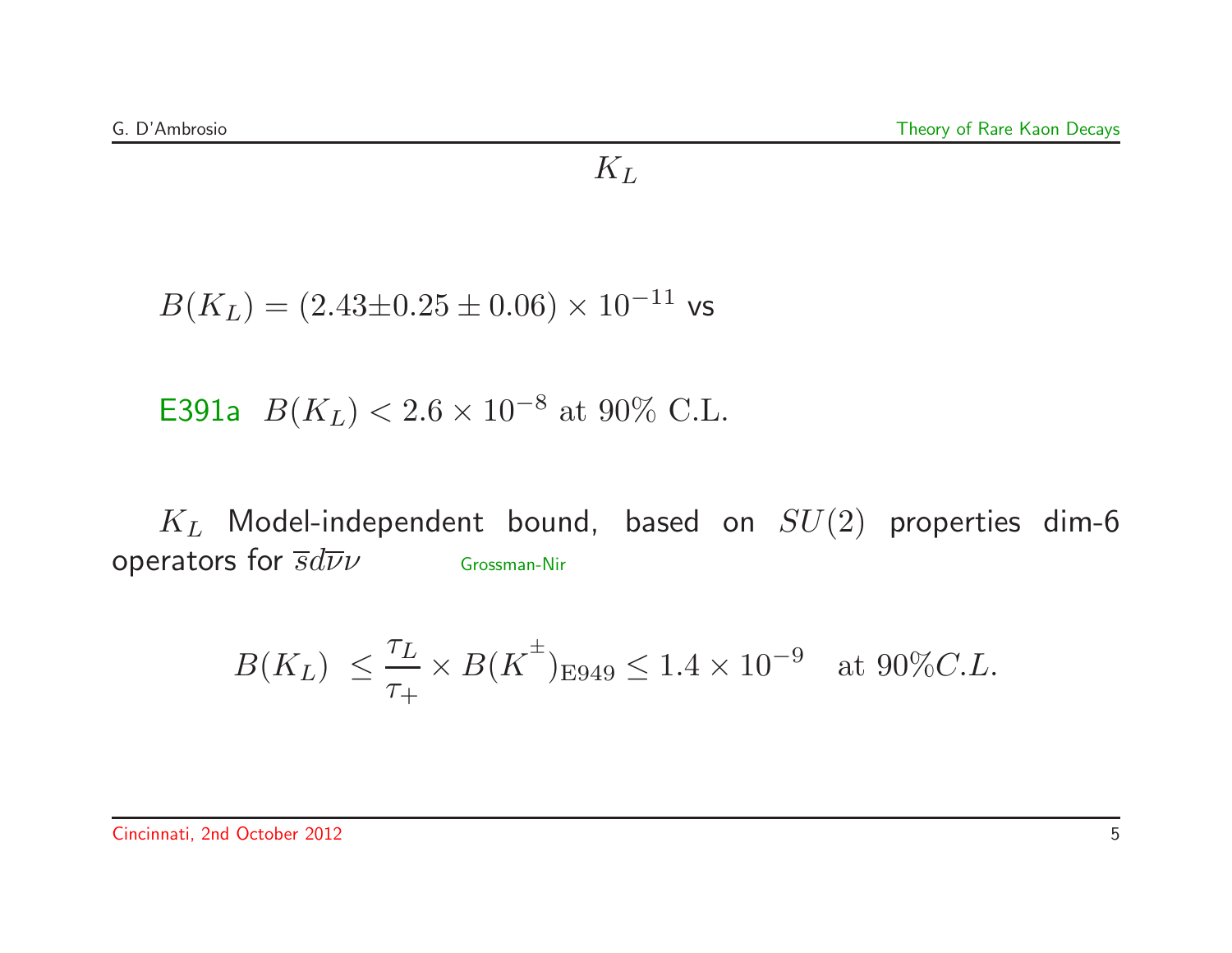

Straub, CKM <sup>2010</sup> workshop (arXiv:1012.3893v2)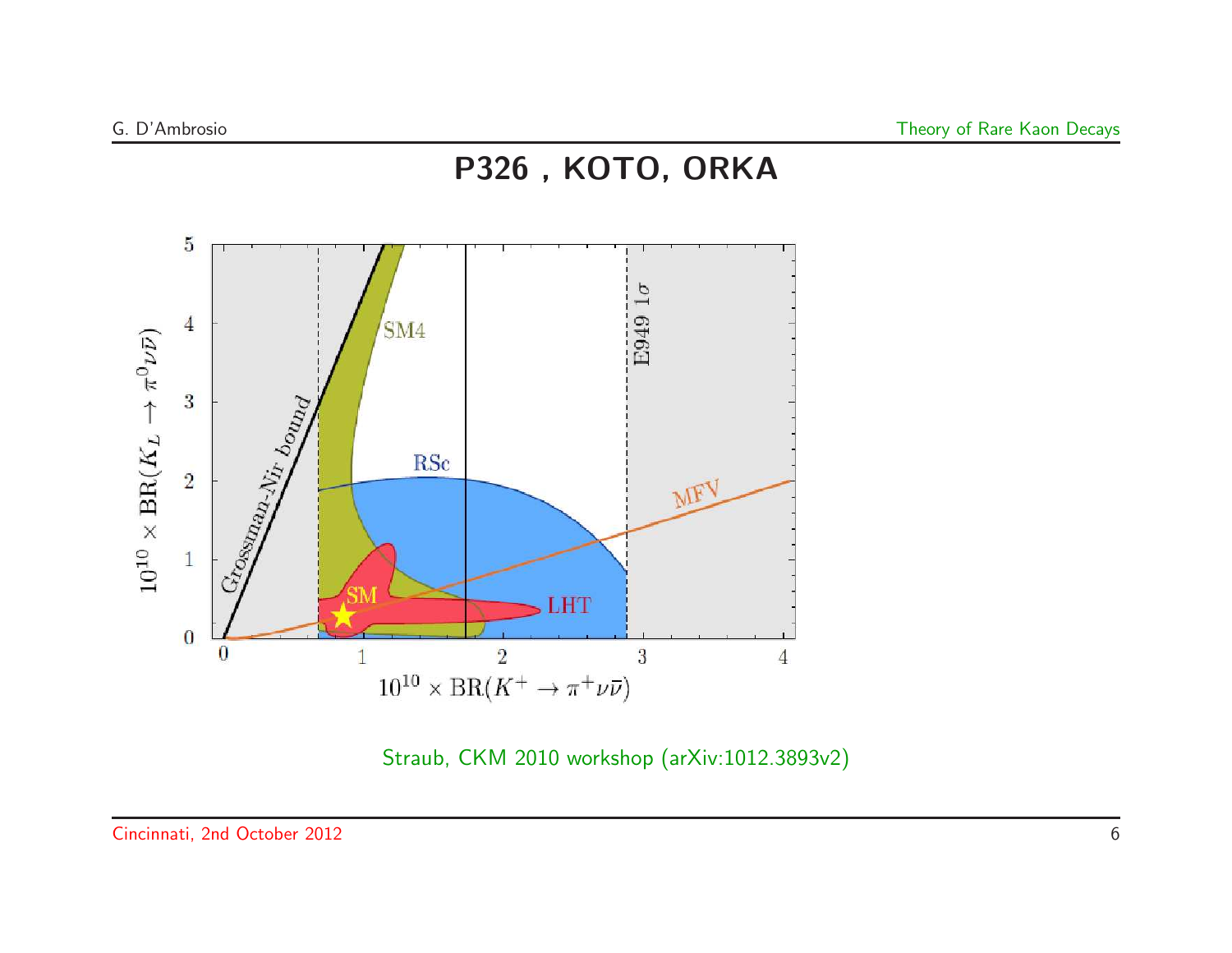## $K_L \rightarrow \pi^0 e^+ e^-$  : summary

 $Br(K_L \rightarrow \pi^0 e^+ e^-) \leq 2.8 \cdot 10^{-10}$  at 90% CL KTeV



CP conserving NA48

 $\mathsf{Br}(K_L\to\pi^0e^+e^-)$  $< 3\cdot 10^{-12}$ 

V-A
$$
\otimes
$$
 V-A  $\Rightarrow \langle \pi^0 e^+ e^- | (\bar{s}d)_{V-A} (\bar{e}e)_{V-A} | K_L \rangle$  violates CP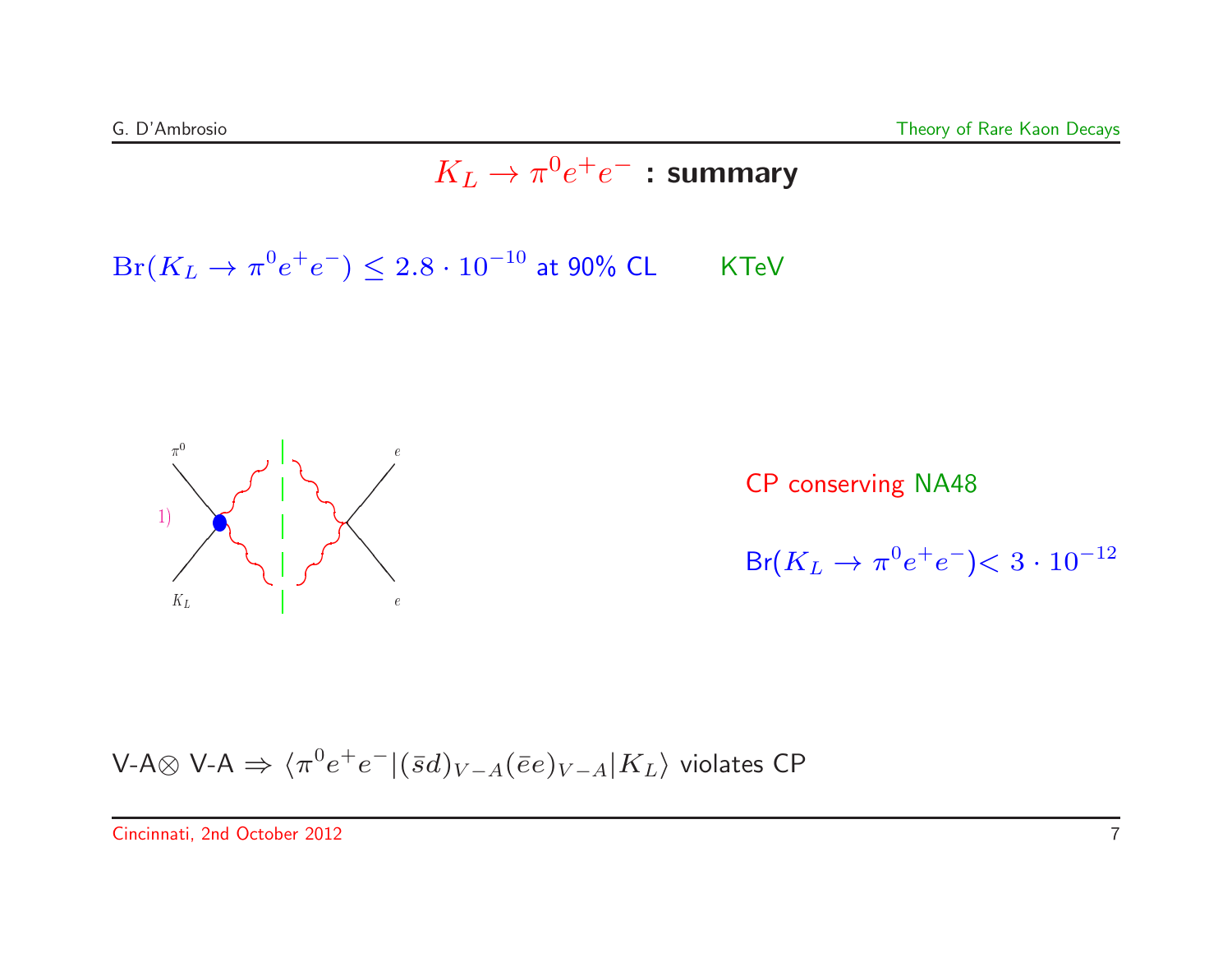

Possible large interference:  $\ a_S< -0.5$  or  $a_S>1$ ; short distance probe even for  $a_S$  large

$$
(2) + 3)|^{2} = \left[15.3 \ a_{S}^{2} - 6.8 \frac{Im\lambda_{t}}{10^{-4}} \ a_{S} + 2.8 \left(\frac{Im\lambda_{t}}{10^{-4}}\right)^{2}\right] \cdot 10^{-12}
$$

$$
(17.7 \pm 9.5 + 4.7] \cdot 10^{-12}
$$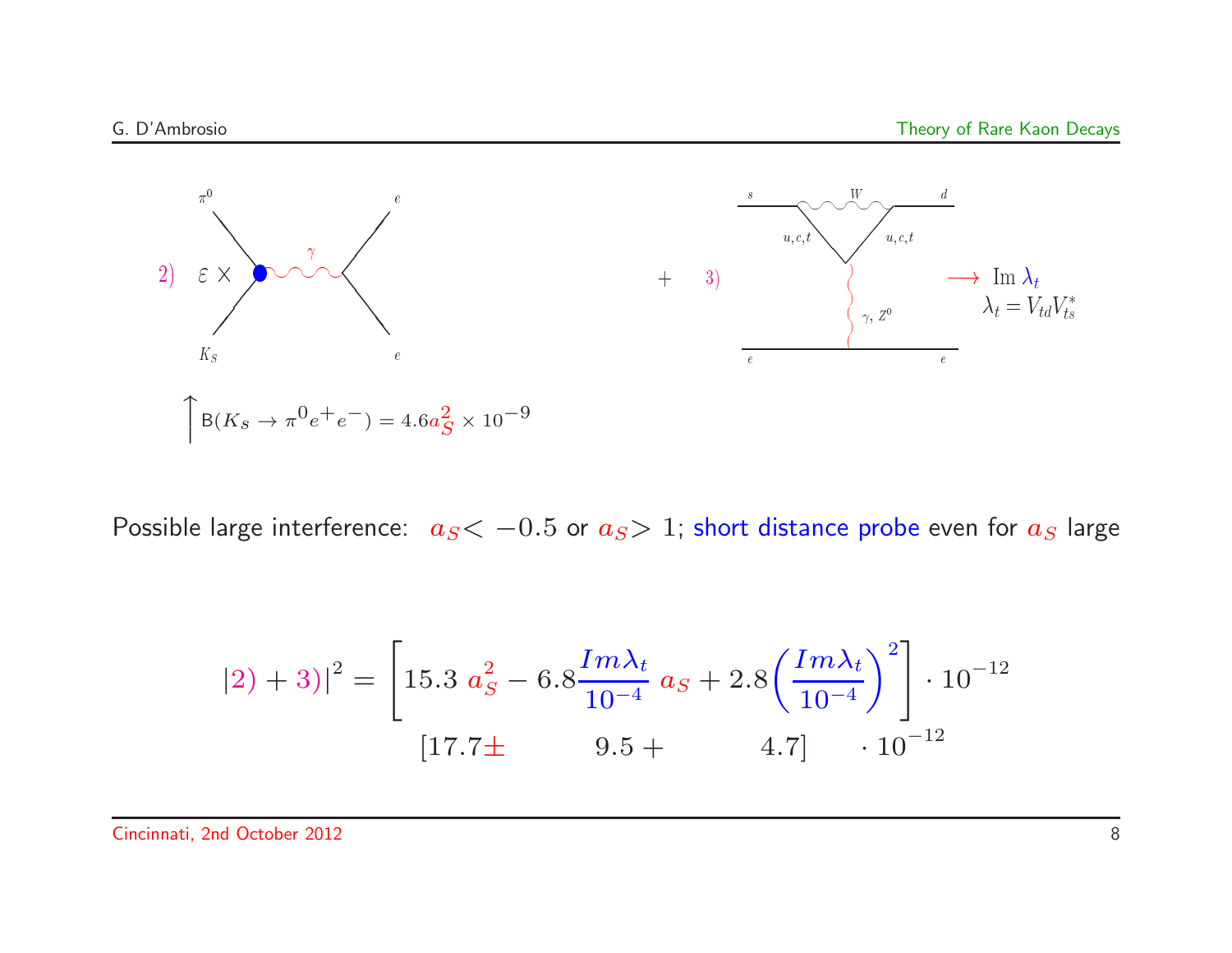

Cincinnati, 2nd October 2012 9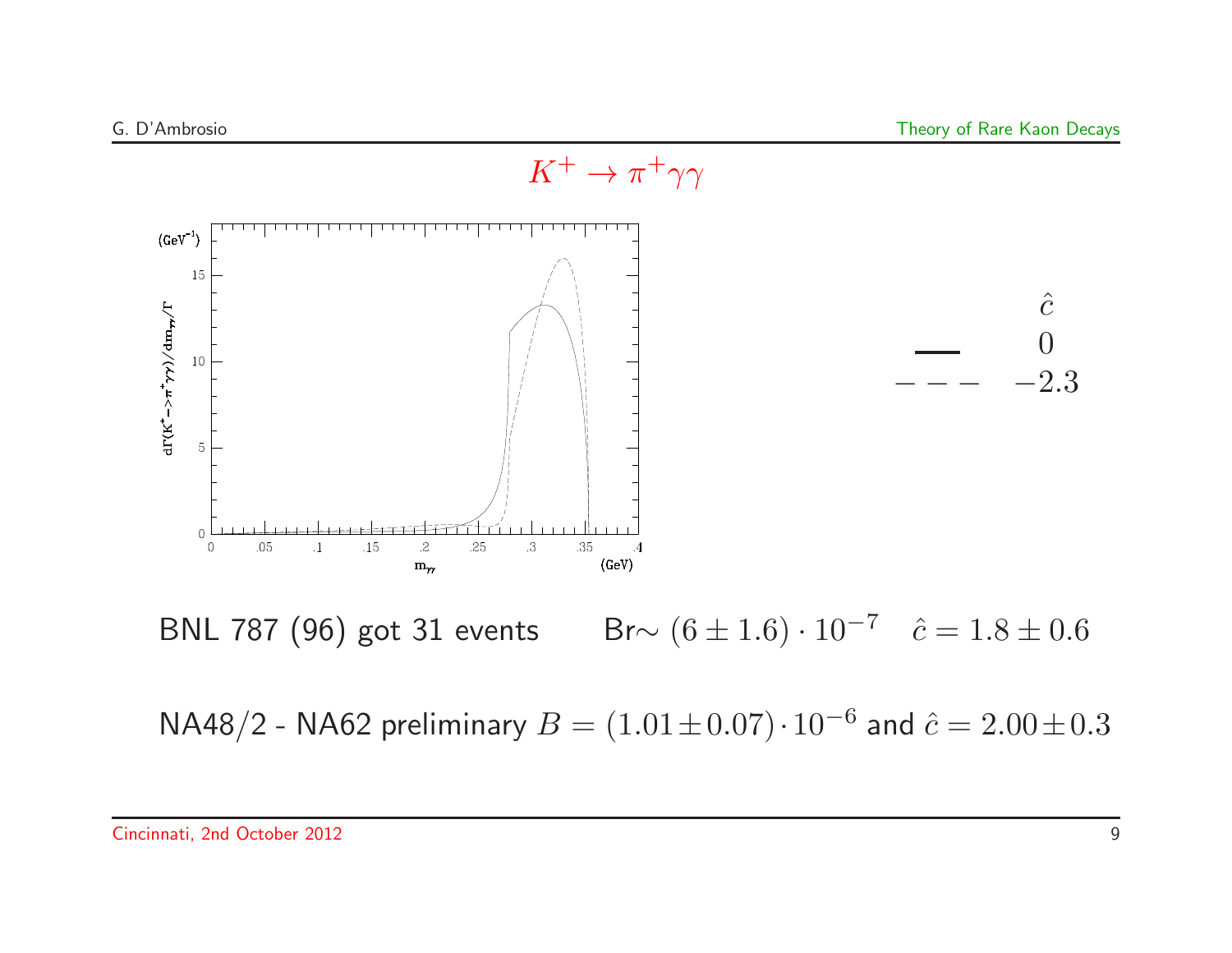### $K(p_K) \rightarrow \pi(p_1)\pi(p_2)\gamma(q)$

 $\bullet\,$  Lorentz  $+$  gauge invariance  $\Rightarrow$   $\sf{Electric}\left(E\right)$  and  ${\sf Magnetic}(M)$  amplitude

$$
A(K \to \pi \pi \gamma) = F^{\mu\nu} \left[ E \partial_{\mu} K \partial_{\nu} \pi + M \varepsilon_{\mu\nu\rho\sigma} \partial^{\rho} K \partial^{\sigma} \pi \right]
$$

• Unpolarizated photons  $d^2\Gamma$  $dz_1dz_2$  $-\frac{1}{2} \sim |E|^2 + |M|^2$  $|E^2| =$  $=|E_{IB}|^2 + 2Re(E_{IB}^*E_D) + |E_D|^2$ ↓Low Theorem  $\Rightarrow E_{IB}\sim \frac{1}{E_\gamma^*}$  $E_D$ , M chiral

tests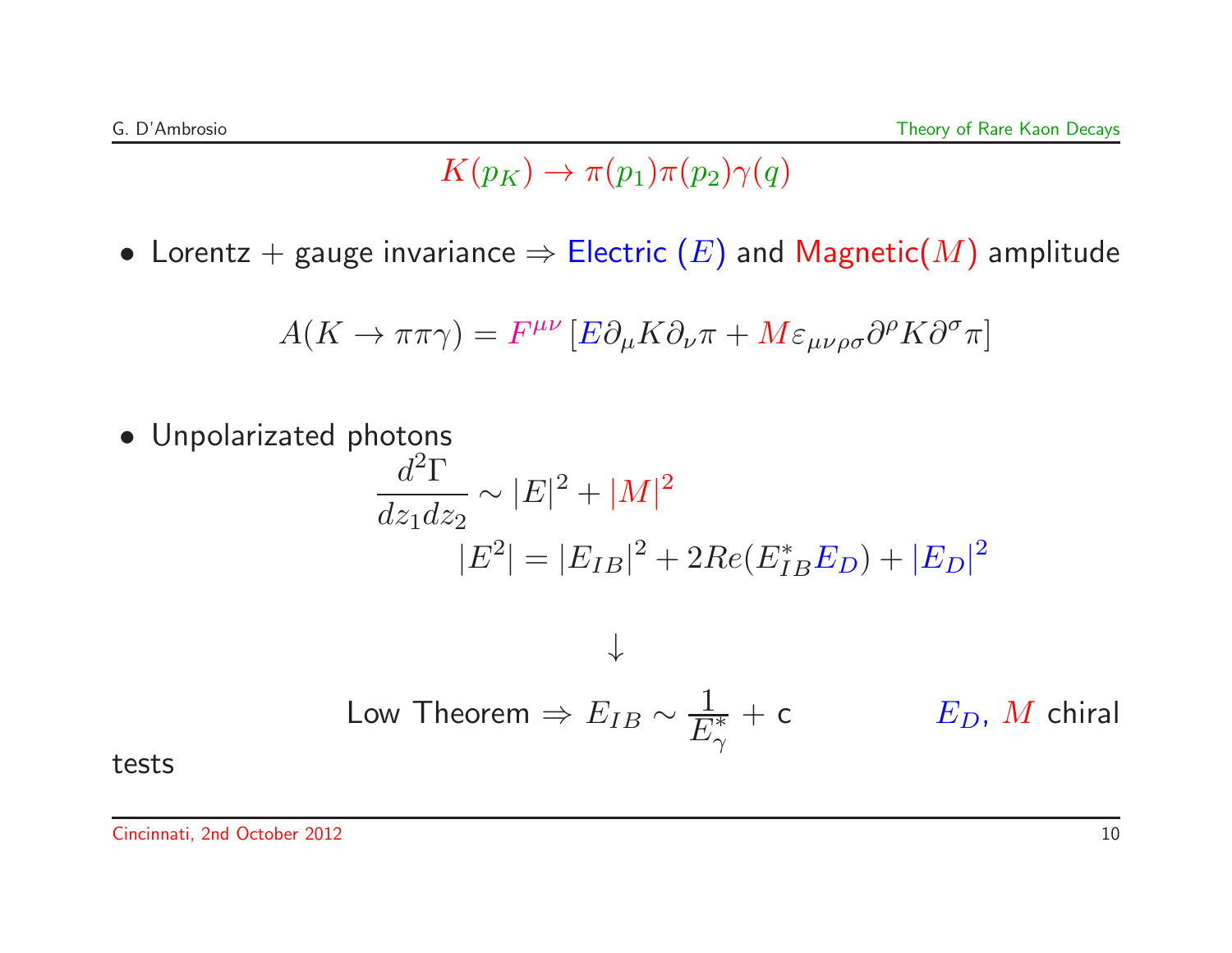### We need FIGHT DE/IB $\sim 10^{-3}$

|                                      | IΒ                                         | $DE_{exp}$                              |            |
|--------------------------------------|--------------------------------------------|-----------------------------------------|------------|
| $K_S \to \pi^+ \pi^- \gamma$         | $10^{-3}$                                  | $< 9 \cdot 10^{-5}$                     | E1         |
| $K^+ \to \pi^+ \pi^0 \gamma$         | $\frac{10^{-4}}{(\Delta I = \frac{3}{2})}$ | $(0.44 \pm 0.07) 10^{-5}$<br><b>PDG</b> | M1,E1      |
| $K_L \rightarrow \pi^+ \pi^- \gamma$ | $10^{-5}$<br>(CPV)                         | $(2.92 \pm 0.07) 10^{-5}$<br>KTeVnew    | M1,<br>'MD |

CPV is only from IB  $K_L$  (also measured in  $K_L \rightarrow \pi^+ \pi^- e^+ e^-$ )

 $\mathsf{BUT}$  IB suppressed in  $K^+$  and  $K_L.$ 

Cincinnati, 2nd October 2012 11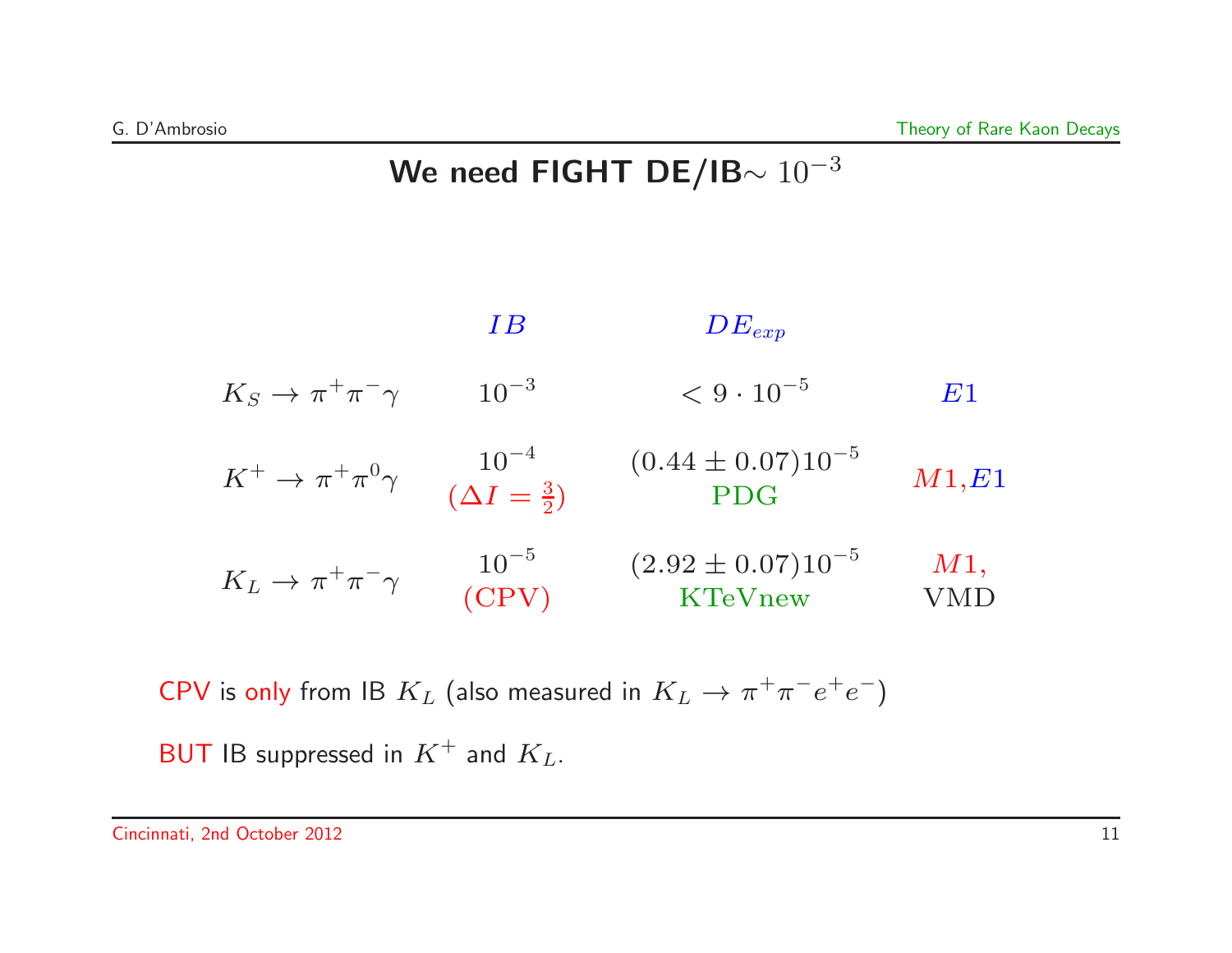$$
K^+ \to \pi^+ \pi^0 \gamma
$$

$$
A(K \to \pi \pi \gamma) = F^{\mu\nu} \left[ E \partial_{\mu} K \partial_{\nu} \pi + M \varepsilon_{\mu\nu\rho\sigma} \partial^{\rho} K \partial^{\sigma} \pi \right]
$$

 $E1$  and  $M1$  are measured with Dalitz plot

$$
\frac{\partial^2 \Gamma}{\partial T_c^* \partial W^2} = \frac{\partial^2 \Gamma_{IB}}{\partial T_c^* \partial W^2} \left[ 1 + \frac{m_{\pi}^2}{m_K} 2Re\left(\frac{E_1}{eA}\right) W^2 + \frac{m_{\pi}^4}{m_K^2} \left( \left|\frac{E_1}{eA}\right|^2 + \left|\frac{M_1}{eA}\right|^2 \right) W^4 \right]
$$

$$
W^{2} = (q \cdot p_{K})(q \cdot p_{+})/(m_{\pi}^{2} m_{K}^{2})
$$
  

$$
A = A(K^{+} \rightarrow \pi^{+} \pi^{0})
$$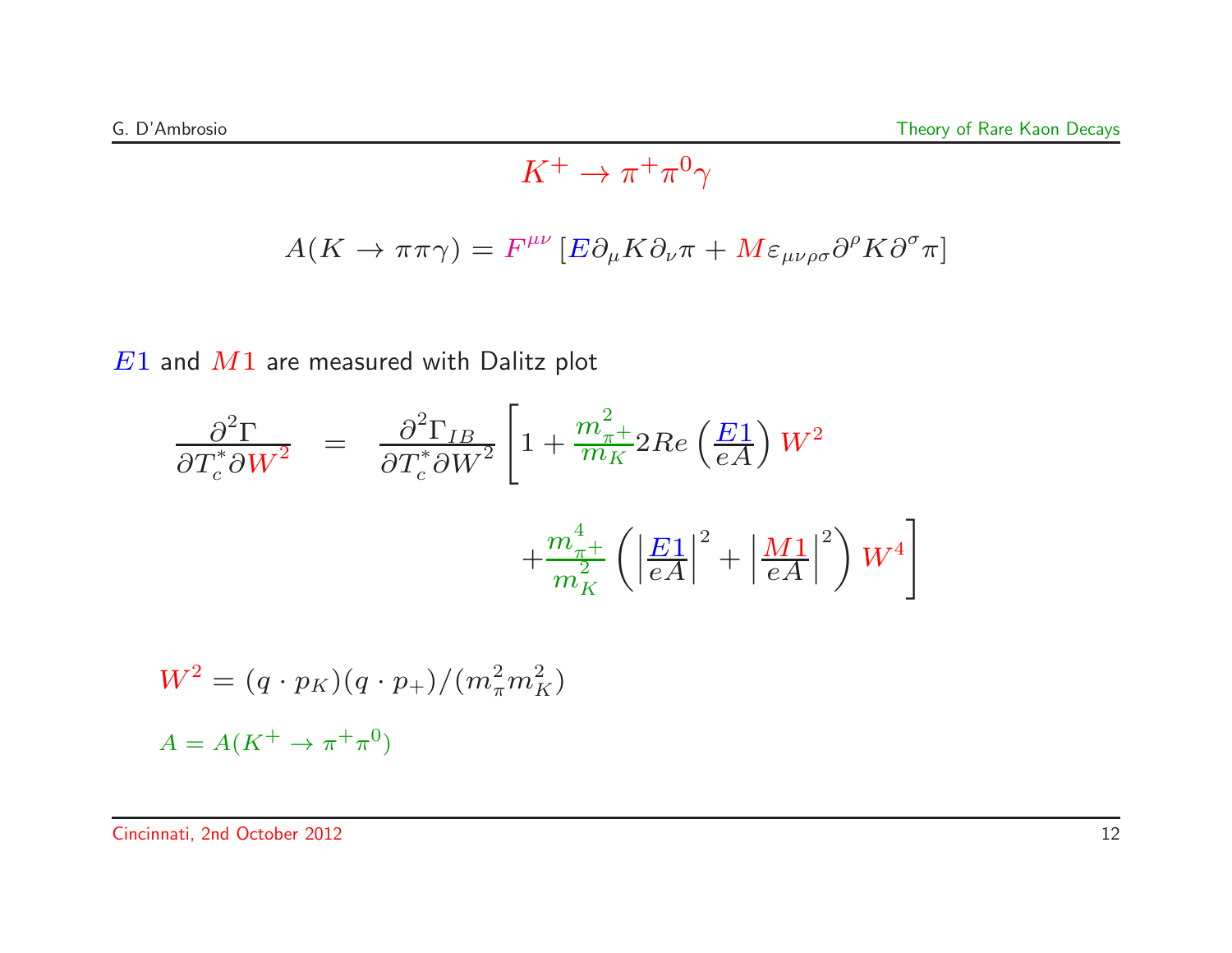## $K^+ \to \pi^+ \pi^0 \gamma \; W - T_c$  Dalitz plot

Integrating over  $T_c$  deviations from  $\mathsf{IB}\;$  measured

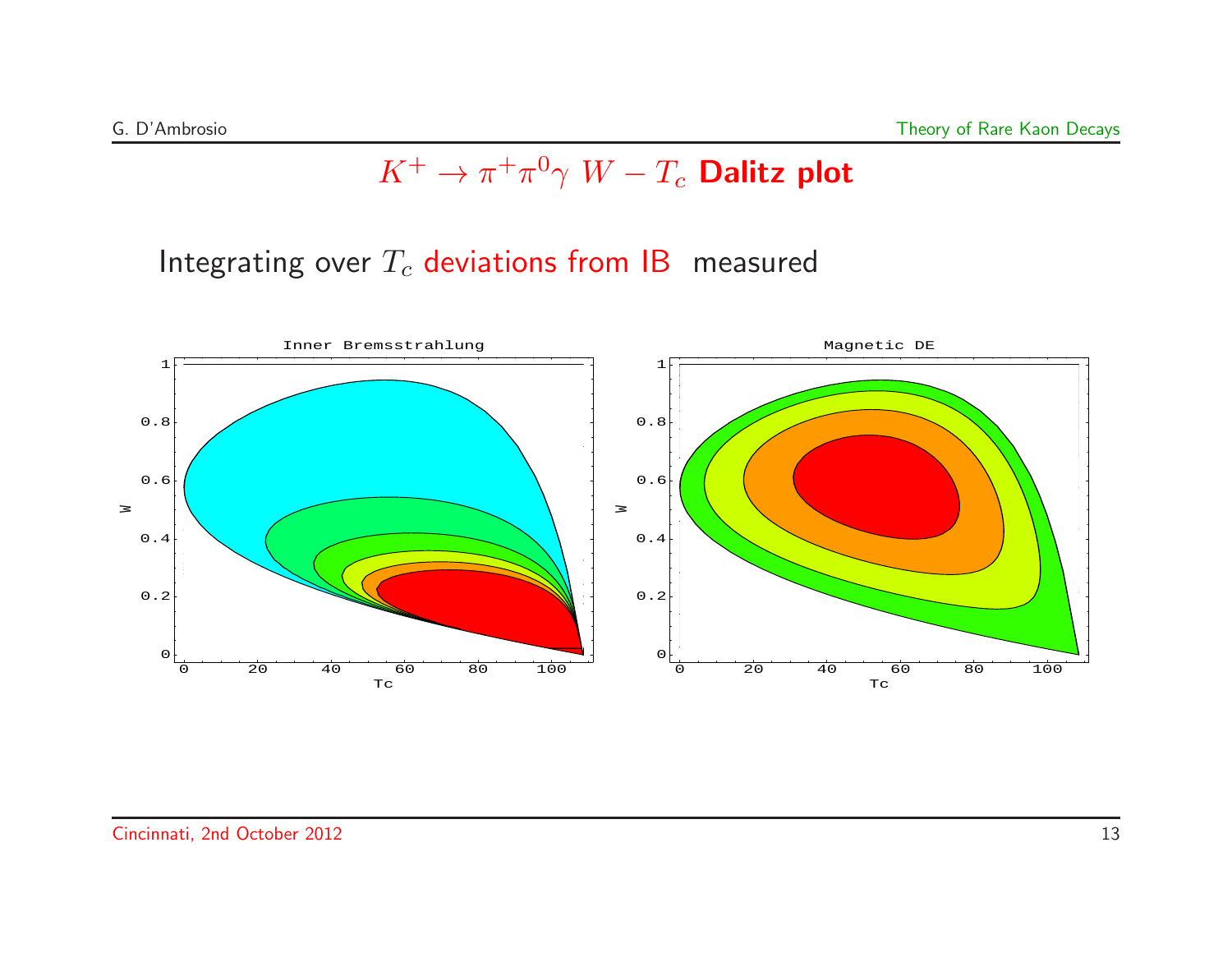# CP asymmetry  $K^+ \to \pi^+ \pi^0 \gamma$



Dalitz plot analysis crucial  $\mathsf{SM} \leq \mathcal{O}(10^{-5})$  Paver et al.  $\mathsf{NP} \leq \mathcal{O}(10^{-4})$  Colangelo et al.



 $\overline{\mathsf{BUT\;NOT}}\;$  in the interesting interf. kin. region (statistics)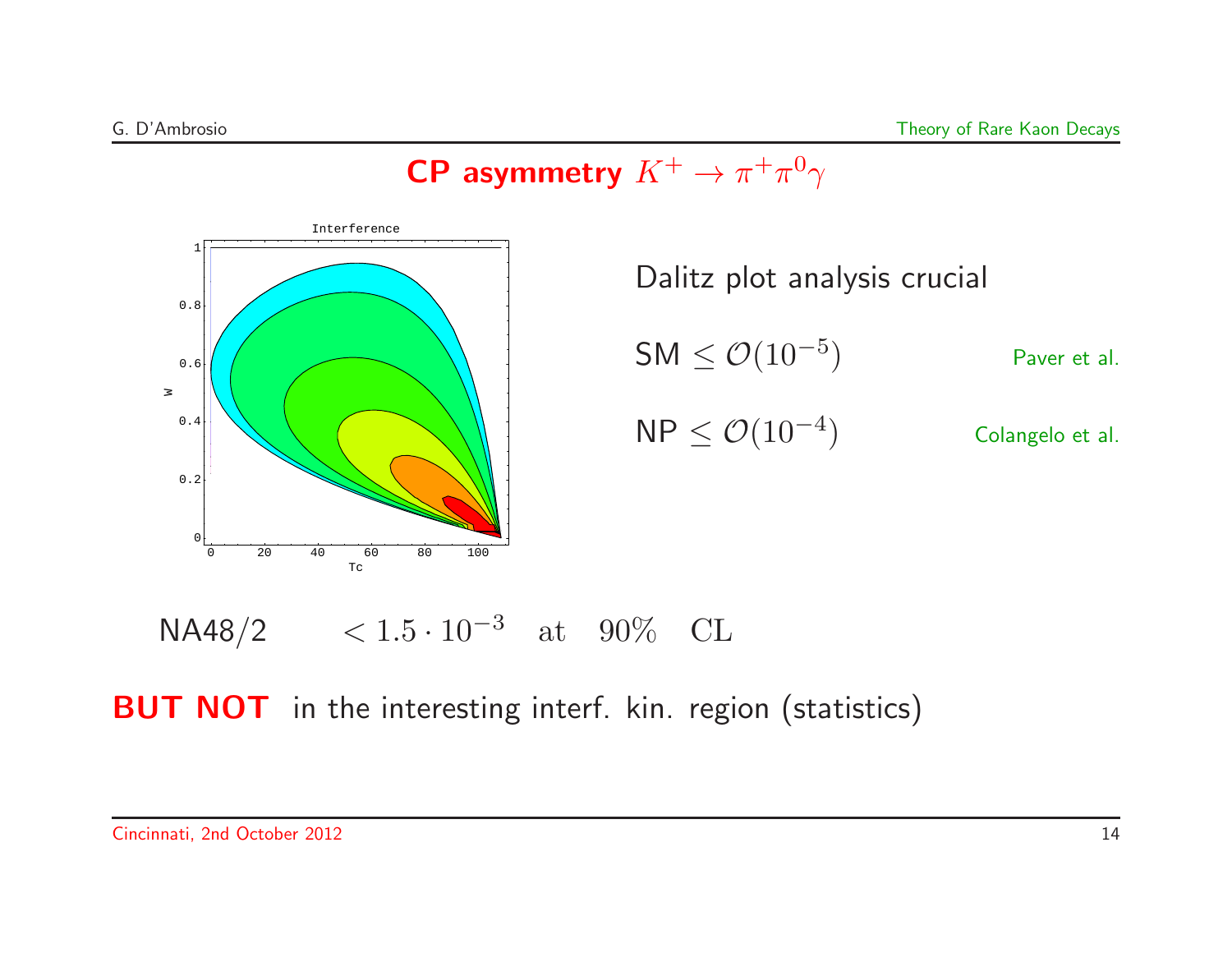$K_{l4}$  and  $\pi\pi$  strong phases  $\delta^l_I(s)$  Cabibbo Maksymowicz

$$
\frac{G_F}{\sqrt{2}} V_{us} \ \bar{e} \gamma^{\mu} (1 - \gamma^5) \nu \ H_{\mu}(p_1, p_2, q)
$$

$$
H^{\mu} = F_1 p_1^{\mu} + F_2 p_2^{\mu} + F_3 \ \varepsilon^{\mu \nu \alpha \beta} p_1_{\nu} p_2_{\alpha} q_{\beta}. \qquad F_i(s) = f_i(s) e^{i \delta_0^0(s)} + \dots
$$



- 
- Look angular plane asymmetry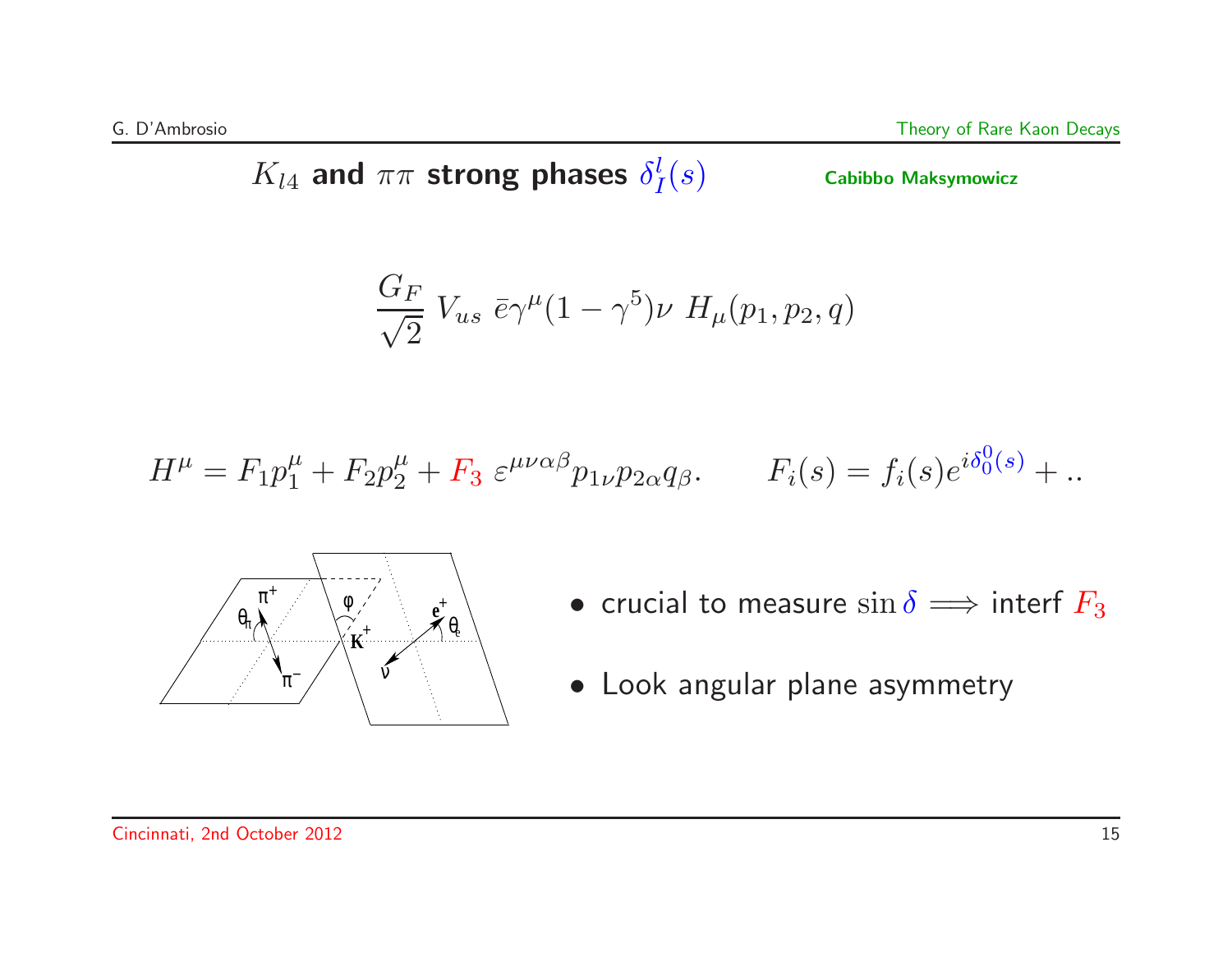$$
K_L \to \pi^+ \pi^- \gamma^* \to \pi^+ \pi^- e^+ e^-
$$
  
\n
$$
\bullet \quad M_{LD} = \frac{e}{q^2} \bar{e} \gamma^\mu (1 - \gamma^5) \quad e \quad H_\mu
$$
  
\n
$$
K^+(P)
$$
  
\n
$$
\bullet \quad H^\mu = F_1 p_1^\mu + F_2 p_2^\mu + F_3 \quad \varepsilon^{\mu\nu\alpha\beta} p_{1\nu} p_{2\alpha} q_\beta
$$
  
\n
$$
\bullet \quad F_{1,2} \sim E \quad F_3 \sim M
$$

- Interference  $E$   $M$  novel compared to  $K_L \rightarrow \pi^+ \pi^- \gamma$
- $E$  M known from  $K_L \to \pi^+ \pi^- \gamma$  (IB and DE)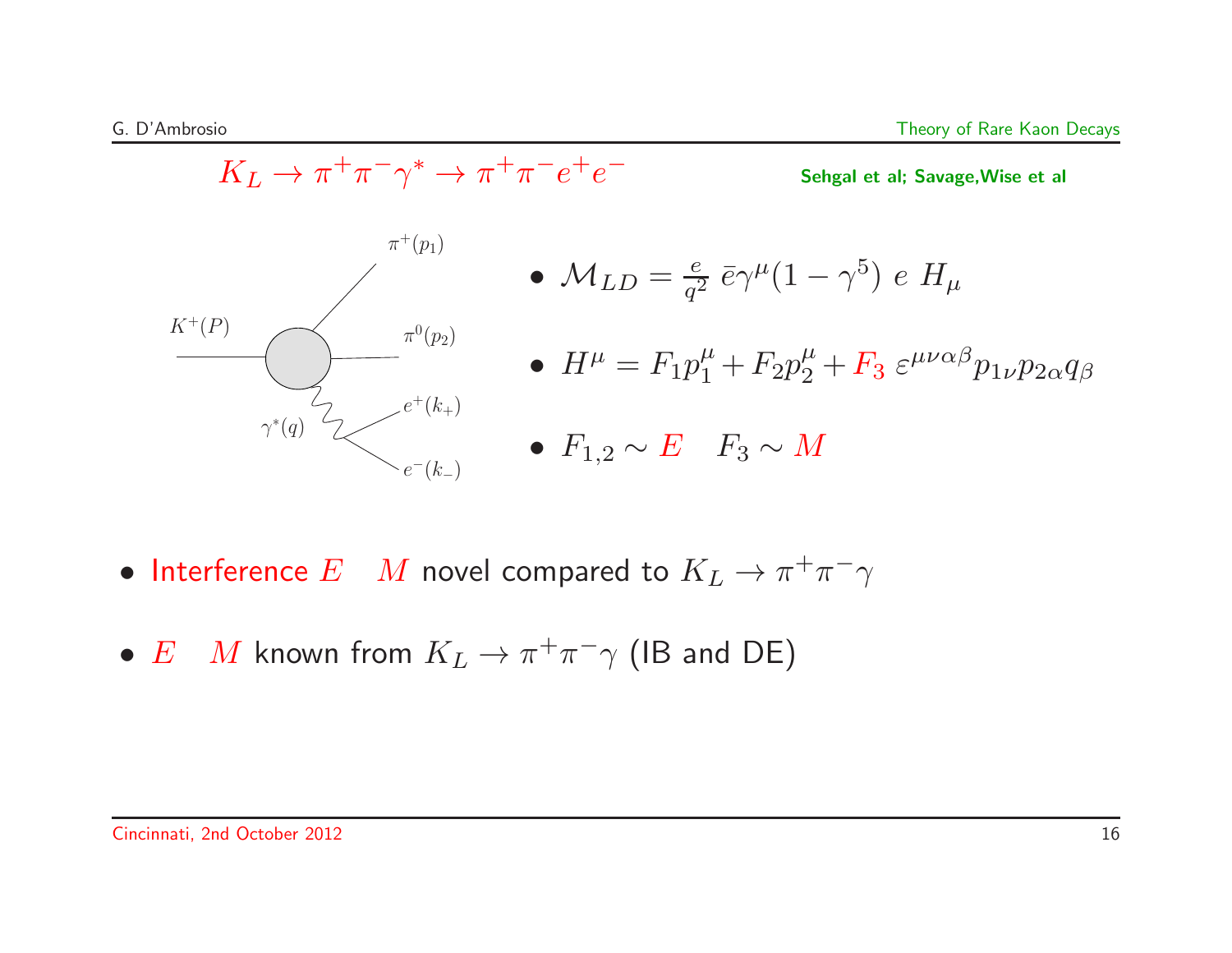$$
K_L \to \pi^+ \pi^- \gamma^* \to \pi^+ \pi^- e^+ e^-
$$

$$
\frac{d^5 \Gamma}{dE_{\gamma}^* dT_c^* dq^2 d \cos \theta_{\ell} d\phi} = \mathcal{A}_1 + \mathcal{A}_2 \sin^2 \theta_{\ell} + \mathcal{A}_3 \sin^2 \theta_{\ell} \cos^2 \phi
$$

$$
+ \mathcal{A}_4 \sin 2\theta_{\ell} \cos \phi + \mathcal{A}_5 \sin \theta_{\ell} \cos \phi + \mathcal{A}_6 \cos \theta_{\ell}
$$

$$
+ \mathcal{A}_7 \sin \theta_{\ell} \sin \phi + \mathcal{A}_8 \sin 2\theta_{\ell} \sin \phi + \mathcal{A}_9 \sin^2 \theta_{\ell} \sin 2\phi
$$

 $\bullet$   $\mathcal{A}_{8,9}$ , odd in  $\theta_\ell$ 



• 
$$
\frac{\Re(E_B M^*)}{|E_B|^2 + |M|^2}
$$
 is maximal,

 $\bullet$   $\mathcal{A}_{5,6,7}$  interf. with axial leptonic current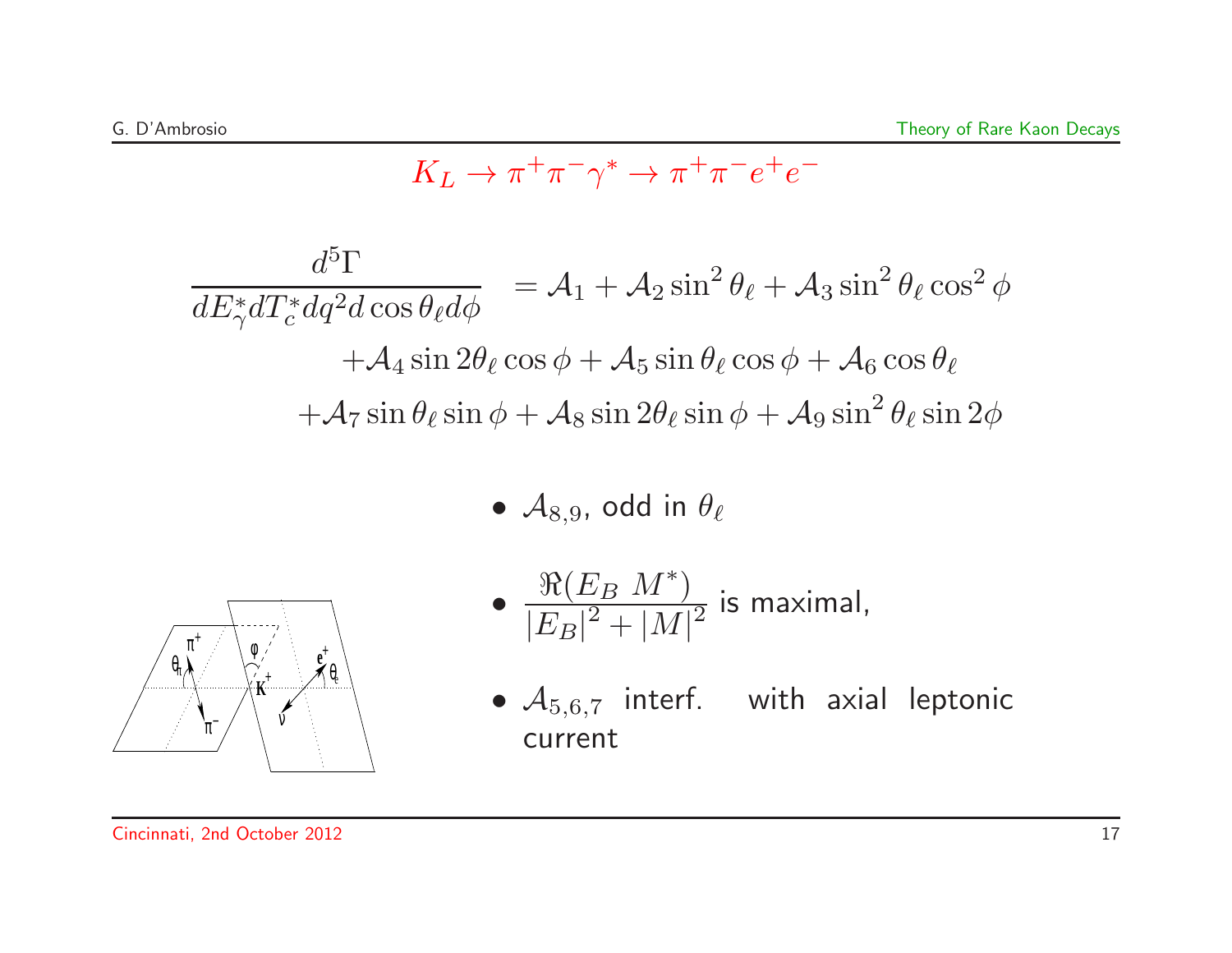$$
K^+ \to \pi^+ \pi^0 \gamma^* \to \pi^+ \pi^0 e^+ e^-
$$

Cappiello, Cata,G.D. and Gao,

• the asymm. , 
$$
\frac{\Re(E_B M^*)}{|E_B|^2 + |M|^2}
$$
, not as lucky  $E_B >> M$ :

• 
$$
B(K^+)_{IB} \sim 3.3 \times 10^{-6} \sim 50 B(K^+)_M
$$

- Short distance info without having simultaneously  $K^+$  and  $K^-$ , asymm. in phase space, ( P-violation) interesting! No  $\epsilon$ -contamination
- $\bullet$  interesting Dalitz plots (at fixed  $q^2)$  to disentangle  $M$  from  $E_B$
- $\bullet$  at  $q^2 = 50 \mathrm{MeV}$  IB only 10 times larger than DE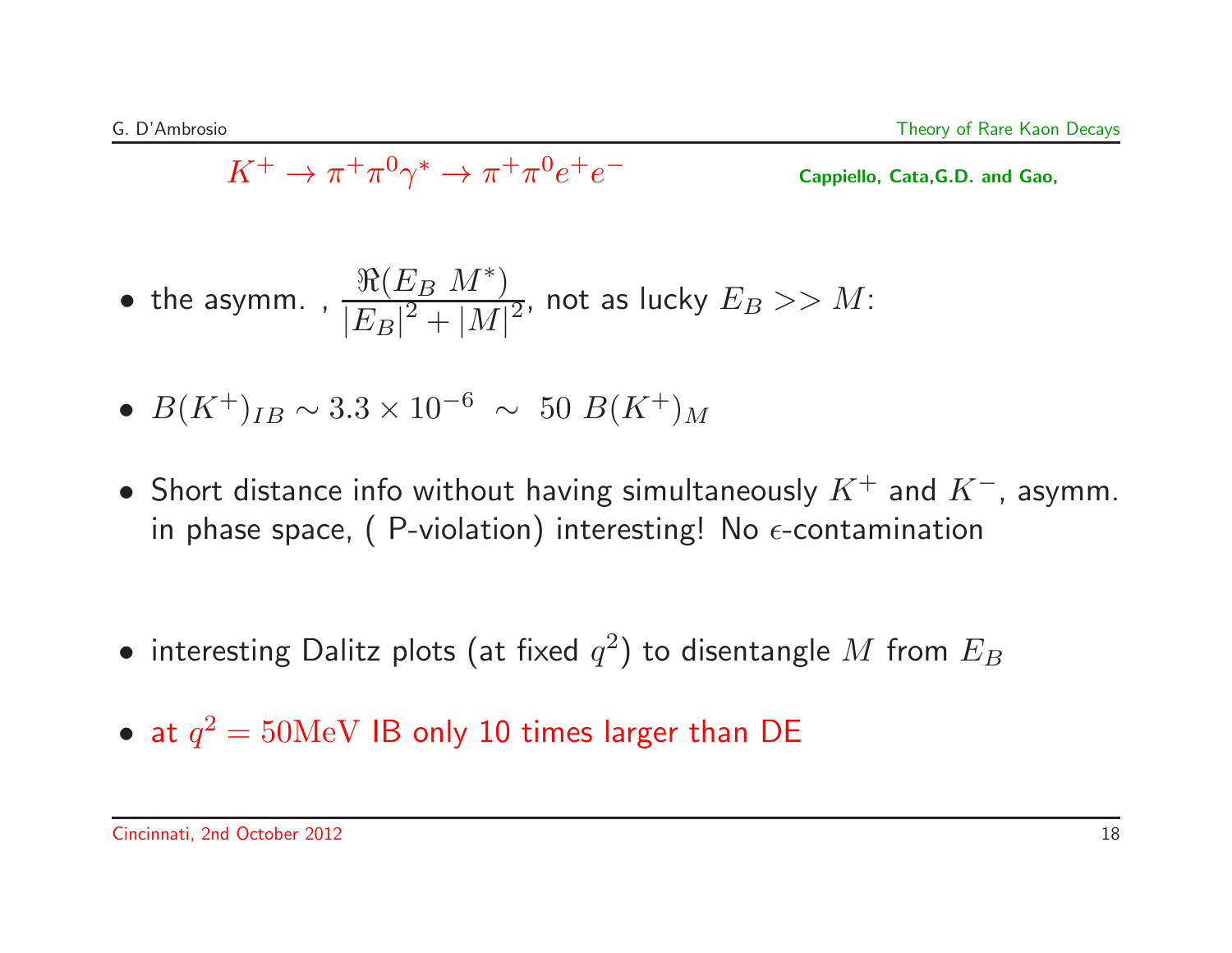|  | G. D'Ambrosio |  |
|--|---------------|--|
|  |               |  |
|  |               |  |

Theory of Rare Kaon Decays

| $q_c$ (MeV) | $B\ [10^{-8}]$ | B/M |              | $B/E$ $B/BE$ $B/BM$ |     |
|-------------|----------------|-----|--------------|---------------------|-----|
| $2m_l$      | 418.27         | 71  | 4405         | 128                 | 208 |
| 55          | 5.62           | 12  | 118          | 38                  | 44  |
| 100         | 0.67           | 8   | 30           | 71                  | 36  |
| 180         | 0.003          | 12  | $\mathbf{b}$ | $-19$               | 44  |

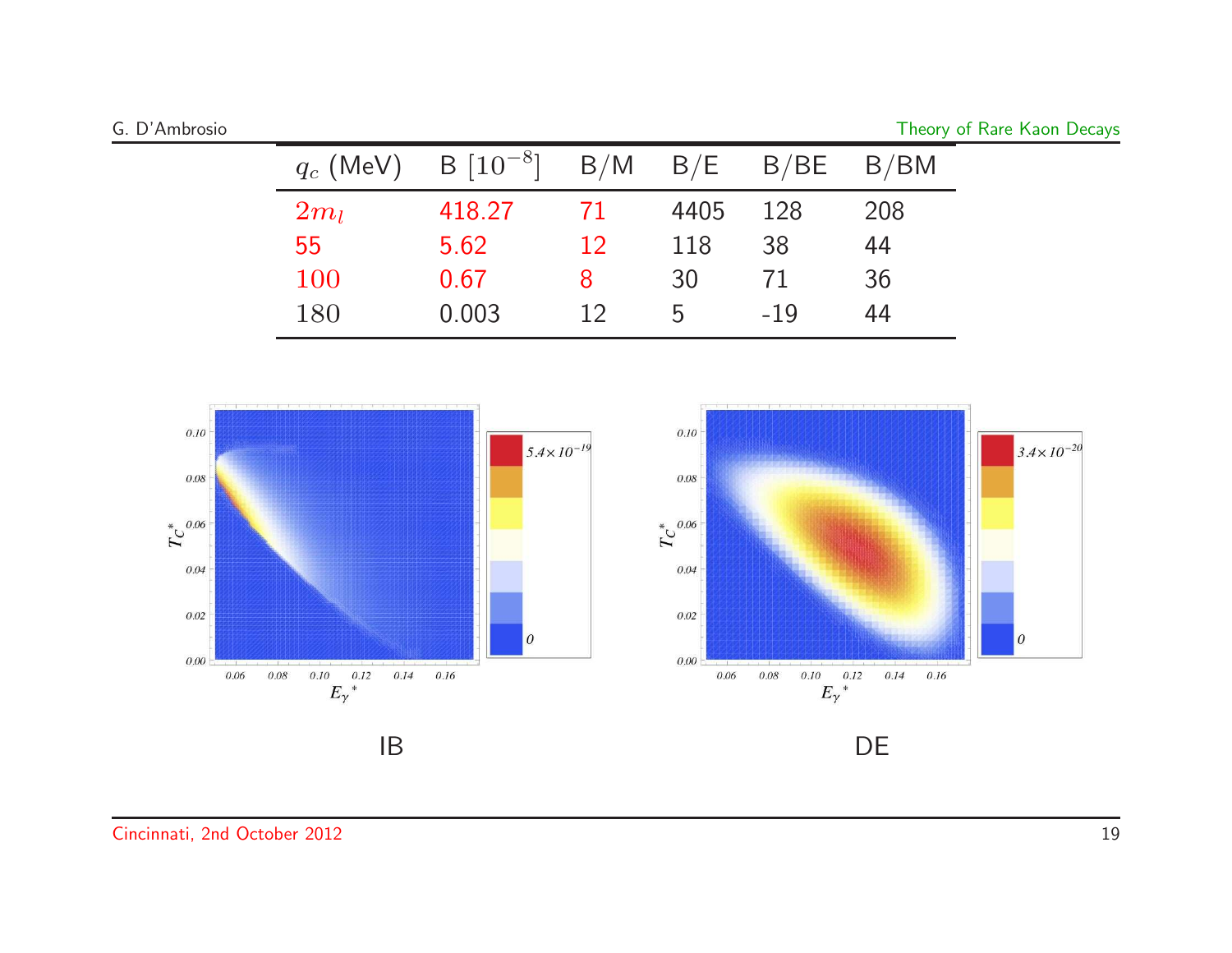

Figure 1: Dalitz plot for the contributions to  $A^{(S)}_P$  (in arbitrary units) at  $q^2=(50$  MeV) $^2$ .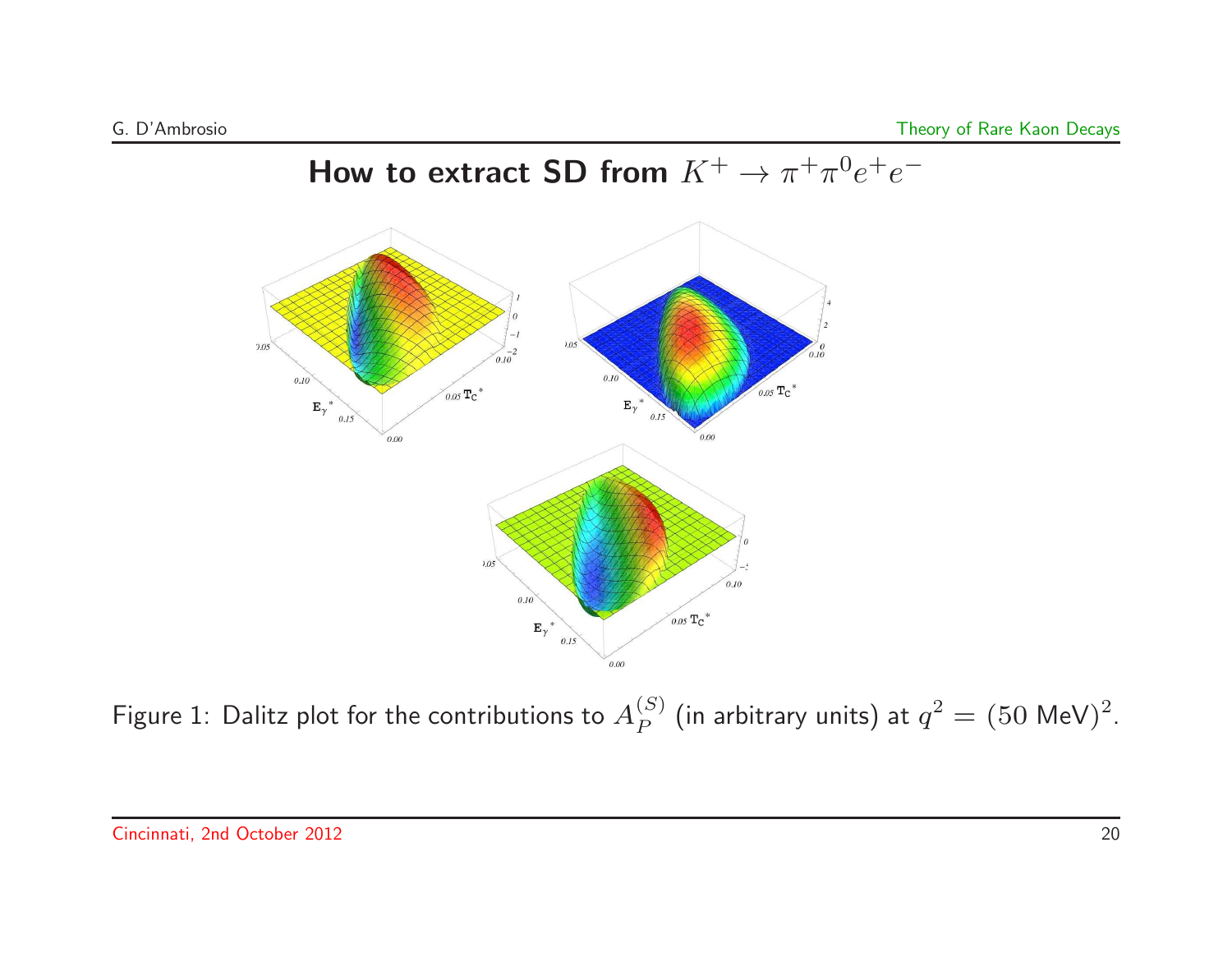## Novel CP violation contributions (compared to  $A_{CP}(K^+ \rightarrow \pi^+ \pi^0 \gamma)$

$$
A_{CP} = \frac{\Gamma(K^+ \to \pi^+ \pi^0 e^+ e^-) - \Gamma(K^- \to \pi^- \pi^0 e^+ e^-)}{\Gamma(K^+ \to \pi^+ \pi^0 e^+ e^-) + \Gamma(K^- \to \pi^- \pi^0 e^+ e^-)}
$$